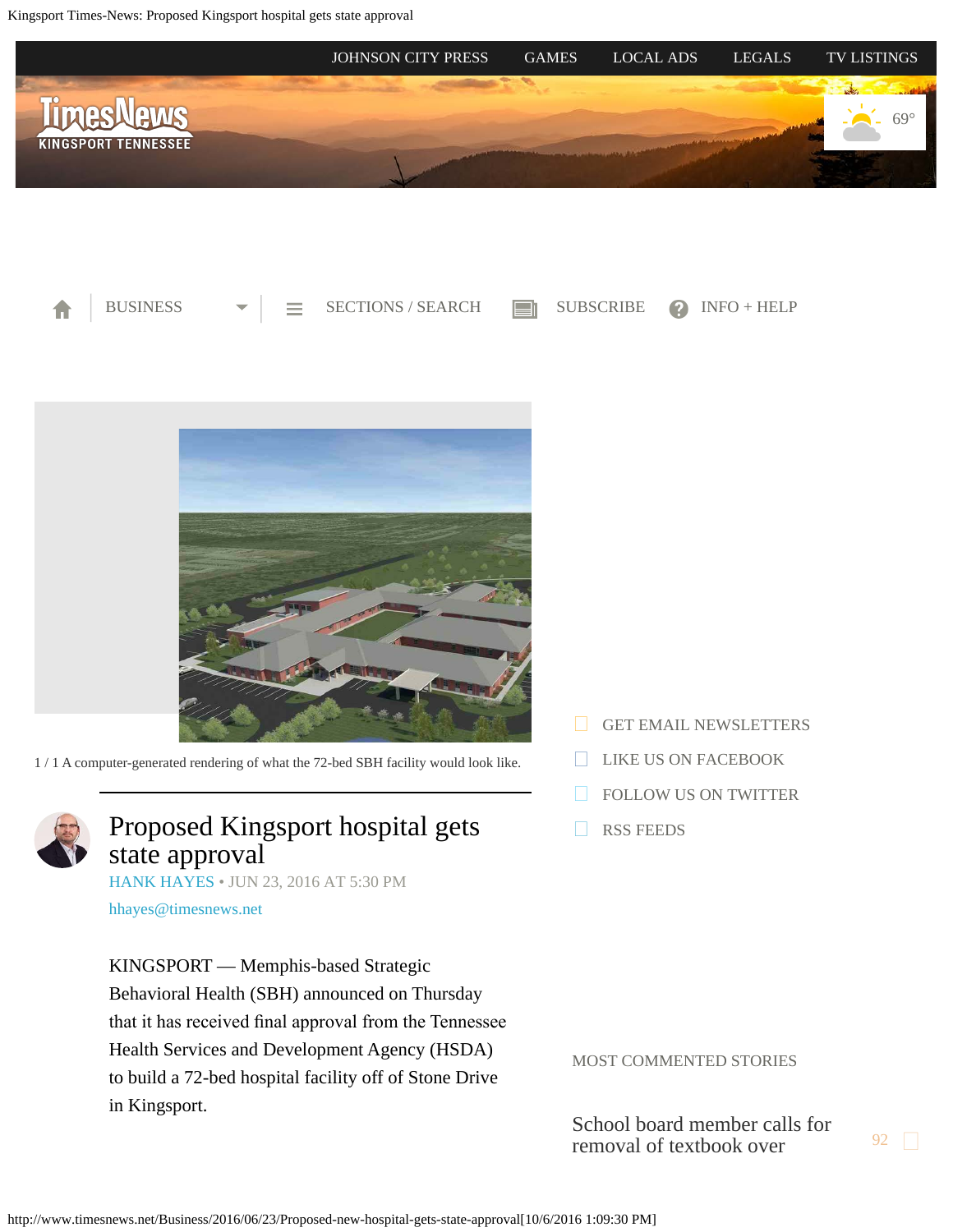$\Box$ 

П

П

The new hospital will provide psychiatric care for adults, adolescents and seniors, as well as substance abuse treatment for adults. Its service area will include Sullivan and Hawkins counties in Tennessee, along with three counties in Southwest Virginia – Wise, Scott and Lee.

"We are extremely pleased by the decision to allow a new hospital in Kingsport," SBH Founder and President Jim Shaheen said in a prepared release. "Without a doubt, the facility will have a tremendous impact on the local community, which has struggled with limited treatment options for citizens with psychiatric or substance abuse issues. SBH looks forward to collaborating with health systems and providers throughout the region to better identify and serve these patients, helping to reduce the burden on area emergency rooms and ensure a better standard of care."

Mountain States Health Alliance (MSHA) opposed the CON and indicated the planned SBH facility would undermine its behavioral facility, Woodridge Hospital, based in Johnson City.

SBH initially fled a Certifcate of Need (CON) application with HSDA in 2013. However, HSDA's vote on the application resulted in a tie, leading to an appeals process. Earlier this year, an administrative law judge on the case issued an order to approve SBH's CON application. HSDA held its fnal hearing on the CON this week, and on Wednesday, voted in support of approving the application.



### [Islam content](http://www.timesnews.net/Education/2016/10/04/Ireson-calls-for-removal-of-Pearson-seventh-grade-history-text-from-Sullivan-schools?ci=mostcommented&lp=1)

| VP Debate: Pence calm and<br>steady, but dodges in<br>defending Trump                            | 23 |  |
|--------------------------------------------------------------------------------------------------|----|--|
| <b>Bluff City student's mother</b><br>decries Islamic history in<br>seventh-grade social studies | 16 |  |
| <b>Plan to refurbish Church</b><br>Circle is in the works                                        | 14 |  |
| Hawkins woman charged with<br>first degree murder of niece                                       | 10 |  |
| KPD seeking men who conned<br>cashier out of \$900                                               | 9  |  |
| Biggie's Clam Bar closing for<br>business after five years                                       | 8  |  |

### KINGSPORT TIMES NEWS VIDEOS



[Mount Carmel](http://videos.timesnews.net/timesnews/xma4wa?v=autoplay_postroll&e=e0018&opn=right_rail_embed) [police received](http://videos.timesnews.net/timesnews/xma4wa?v=autoplay_postroll&e=e0018&opn=right_rail_embed) [three reports](http://videos.timesnews.net/timesnews/xma4wa?v=autoplay_postroll&e=e0018&opn=right_rail_embed) [within a week of](http://videos.timesnews.net/timesnews/xma4wa?v=autoplay_postroll&e=e0018&opn=right_rail_embed) [local...](http://videos.timesnews.net/timesnews/xma4wa?v=autoplay_postroll&e=e0018&opn=right_rail_embed)



[TDOT](http://videos.timesnews.net/timesnews/niw6po?v=autoplay_postroll&e=e0018&opn=right_rail_embed) [Commissioner](http://videos.timesnews.net/timesnews/niw6po?v=autoplay_postroll&e=e0018&opn=right_rail_embed) [John Schroer](http://videos.timesnews.net/timesnews/niw6po?v=autoplay_postroll&e=e0018&opn=right_rail_embed) [responds to](http://videos.timesnews.net/timesnews/niw6po?v=autoplay_postroll&e=e0018&opn=right_rail_embed) [questions...](http://videos.timesnews.net/timesnews/niw6po?v=autoplay_postroll&e=e0018&opn=right_rail_embed)

### FEATURED JOBS

**Nurse Aide Class** NHC HEALTHCARE 10.05.16 | Johnson City, TN

**DIRECT CARE TECHNICIANS** MOUNTAIN CONNECTIONS INC.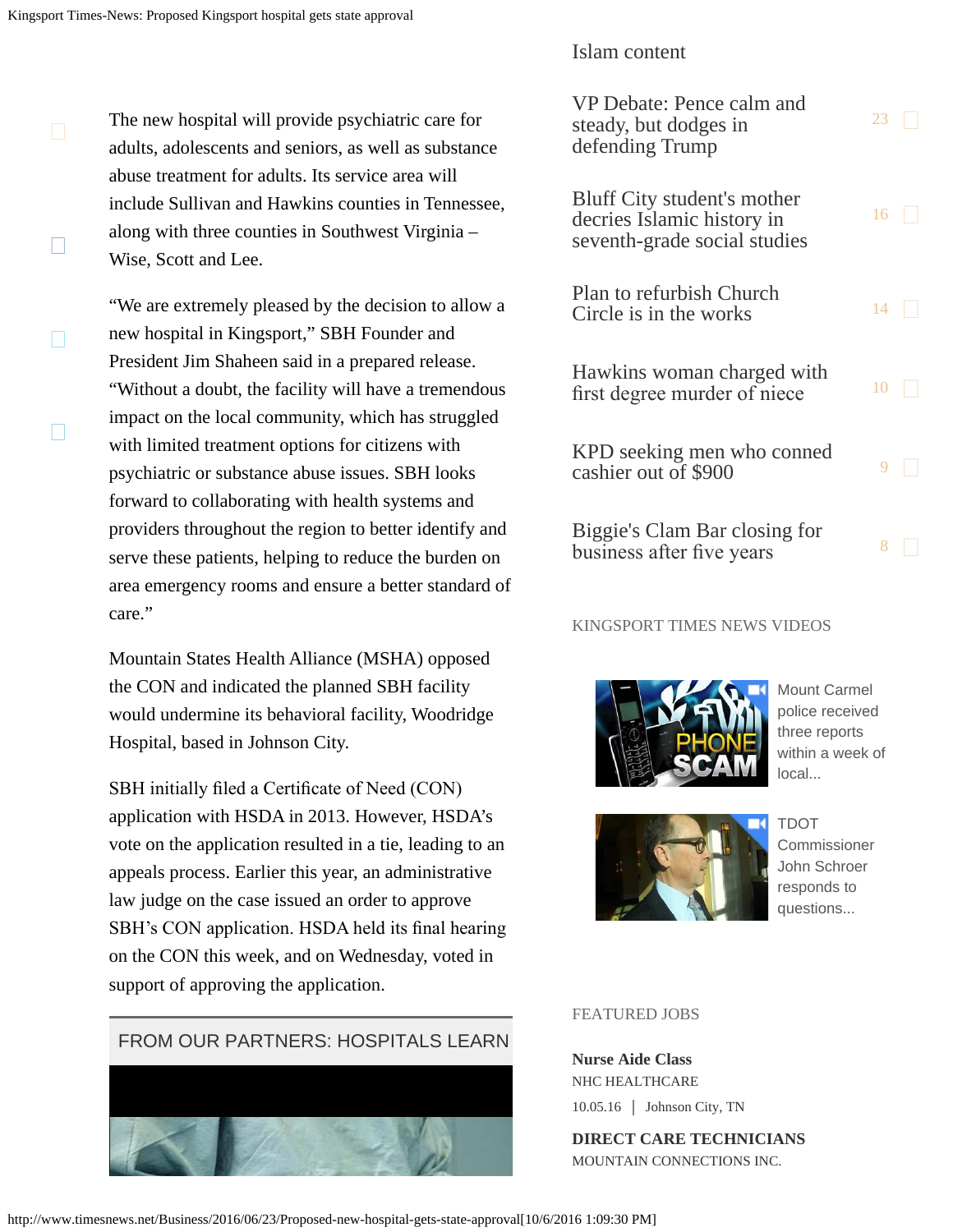

"The Health Services and Development Agency decided to adopt the (administrative law judge's) initial order as its fnal order by a 5-4 vote," HSDA General Counsel Jim Christoffersen said in an email. "MSHA may appeal the decision to the Davidson County Chancery Court, and from there, to the Tennessee Court of Appeals."

In an emailed statement, MSHA said its position has not changed.

"We believe the facility proposed by SBH would cause harm to the region's safety net behavioral health provider, Woodridge Hospital, making it more diffcult for people who are uninsured or underinsured to access the care they need," the MSHA statement stressed. "Mountain States recognizes the need for safety net access as well as community-based services that can help reduce the need for inpatient hospitalization. Our ability to continue providing those services would be severely impacted by the proposed SBH facility, resulting in a negative impact on the region. We are currently reviewing our options and are prepared to exercise all the rights afforded in law to ensure the proper consideration of the impact to Woodridge and the subsequent impact on access for the poor and those who most need the services."

Last February, Shaheen said SBH did a national study and determined Kingsport didn't have enough beds for psychiatric services.

10.05.16 | Gate City, VA

**Delivery Truck Driver/Job Coach** DAWN OF HOPE 10.04.16 Tn-Tri-Cities

**Accountant** Confidential 10.04.16 Greeneville, TN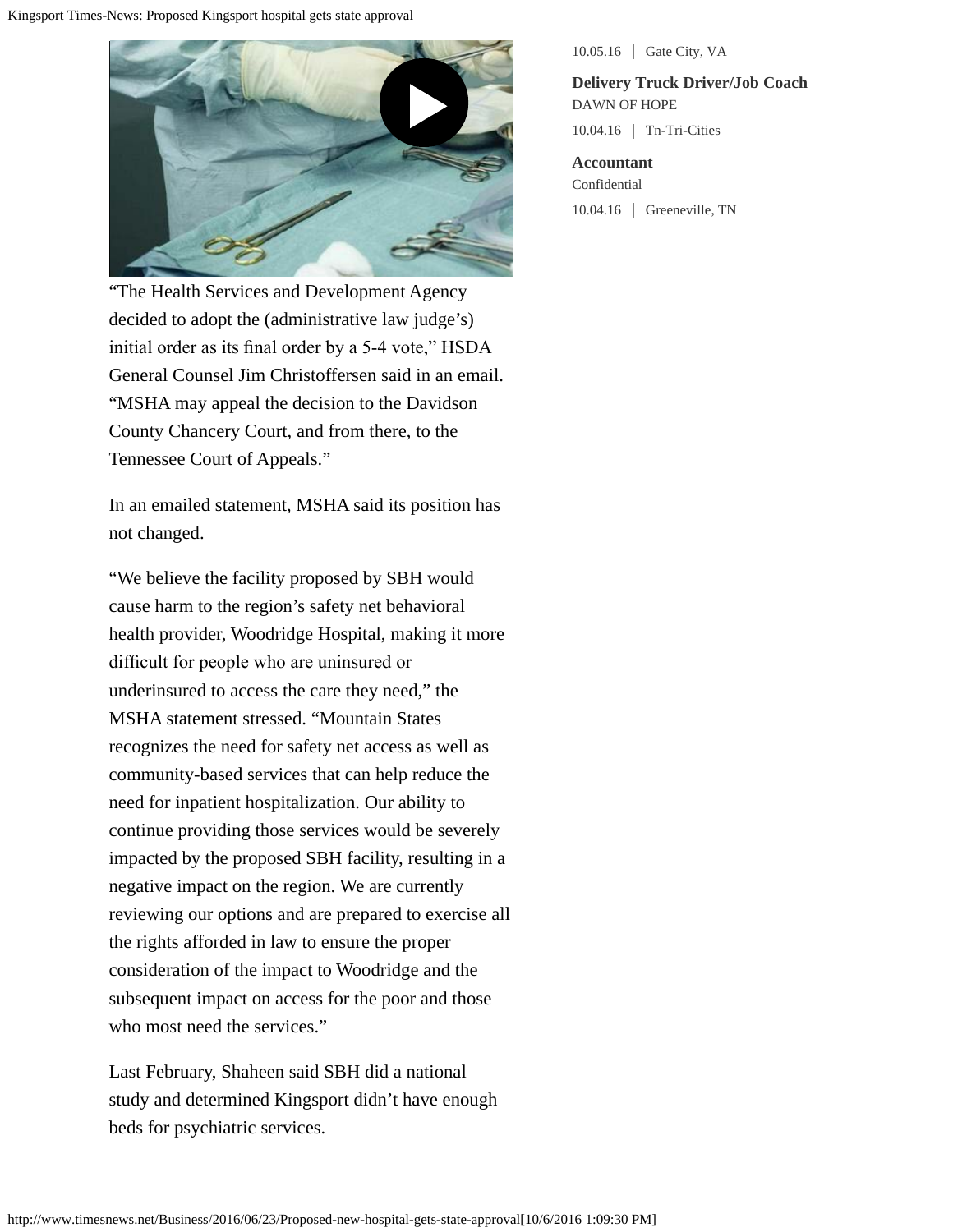Kingsport Times-News: Proposed Kingsport hospital gets state approval

Kingsport-based Wellmont Health System, which hopes to merge with MSHA, sided with MSHA.

Plans call for the facility to be located at the end of Executive Park Boulevard off of East Stone Drive.

In a previous release, SBH said the \$12 million project would create between 180 and 220 jobs with an average hourly wage of between \$18 and \$22 per hour, plus a full benefts package.

The company also said other advantages of the project include decreasing costs for law enforcement in transporting mental health patients, and money saved for consumers, because there will be fewer emergency room visits.

Powered by **W** 

For additional information about SBH, visit http://www.strategicbh.com.

# Recommended for You

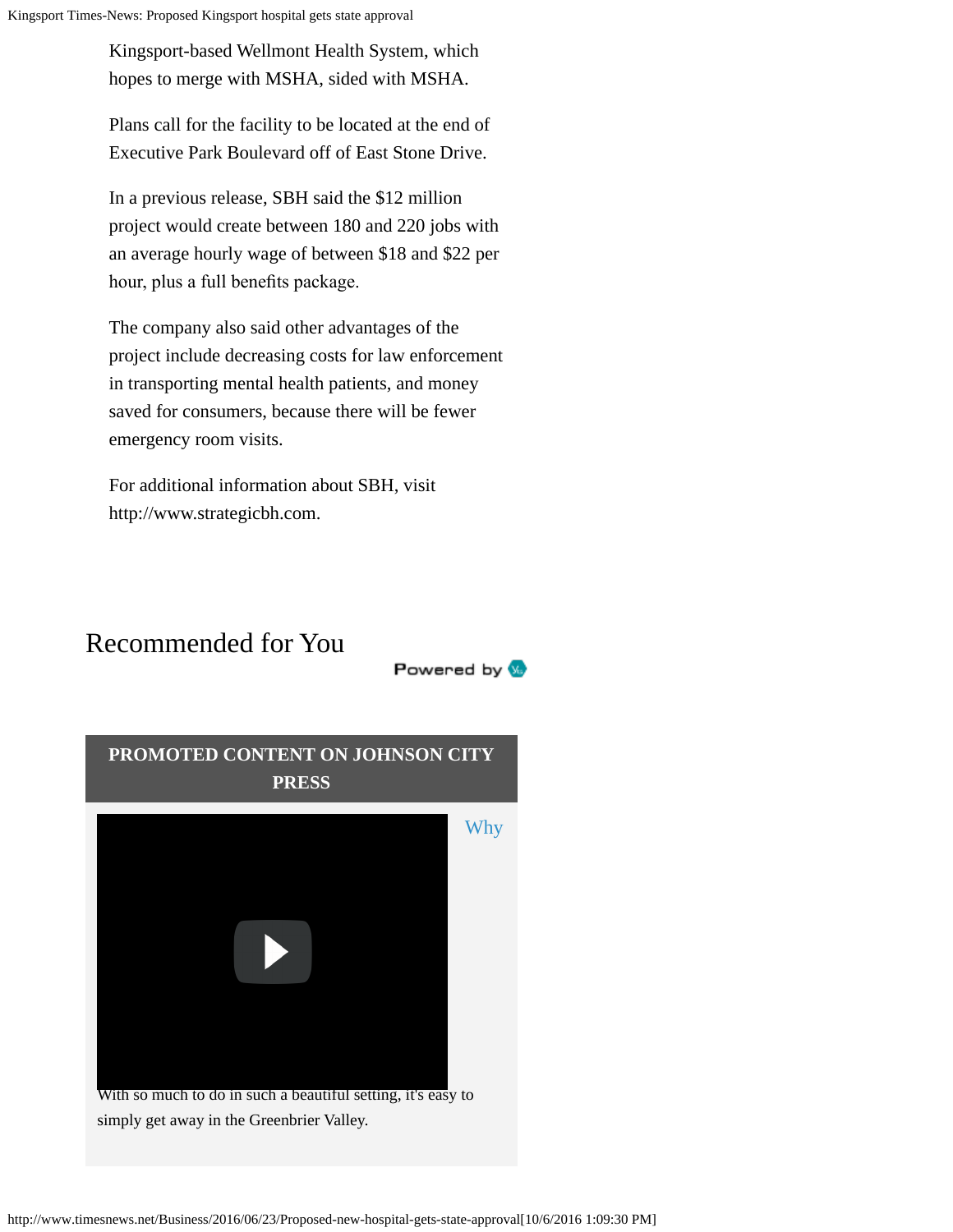





#### **[D C](https://disqus.com/by/disqus_lRaaA2mCEE/)** • [3 months ago](#page-0-0)

MSHA is money greedy and don't want the competition woodridge is a joke they do very little for you but are quick to collect the money. MSHA in the past has had outpatient services in the area but they always close them down in order to save money in return we get stuck with Frontier health and they are worse then **MSHA** 

 $1 \Box \Box \bullet$  $1 \Box \Box \bullet$  [Reply](http://disqus.com/embed/comments/?base=default&version=451b054ca2771ef5448b21578a611652&f=sngkingsport&t_i=%2FBusiness%2F2016%2F06%2F23%2FProposed-new-hospital-gets-state-approval&t_u=http%3A%2F%2Fwww.timesnews.net%2FBusiness%2F2016%2F06%2F23%2FProposed-new-hospital-gets-state-approval&t_d=Proposed%20Kingsport%20hospital%20gets%20state%20approval&t_t=Proposed%20Kingsport%20hospital%20gets%20state%20approval&s_o=default?AcrobatWebCapTID3#)  $\bullet$  Share  $\rightarrow$ 



 $\Box$   $\Box$  • [Reply](http://disqus.com/embed/comments/?base=default&version=451b054ca2771ef5448b21578a611652&f=sngkingsport&t_i=%2FBusiness%2F2016%2F06%2F23%2FProposed-new-hospital-gets-state-approval&t_u=http%3A%2F%2Fwww.timesnews.net%2FBusiness%2F2016%2F06%2F23%2FProposed-new-hospital-gets-state-approval&t_d=Proposed%20Kingsport%20hospital%20gets%20state%20approval&t_t=Proposed%20Kingsport%20hospital%20gets%20state%20approval&s_o=default?AcrobatWebCapTID3#) • Share ›



#### **[Immeandyouryou](https://disqus.com/by/Immeandyouryou/)** • [3 months ago](#page-0-0)

\$18 to \$22 an hour for a 4 year degree?

By the time you pay for student loans you may as well work at McDonald's.